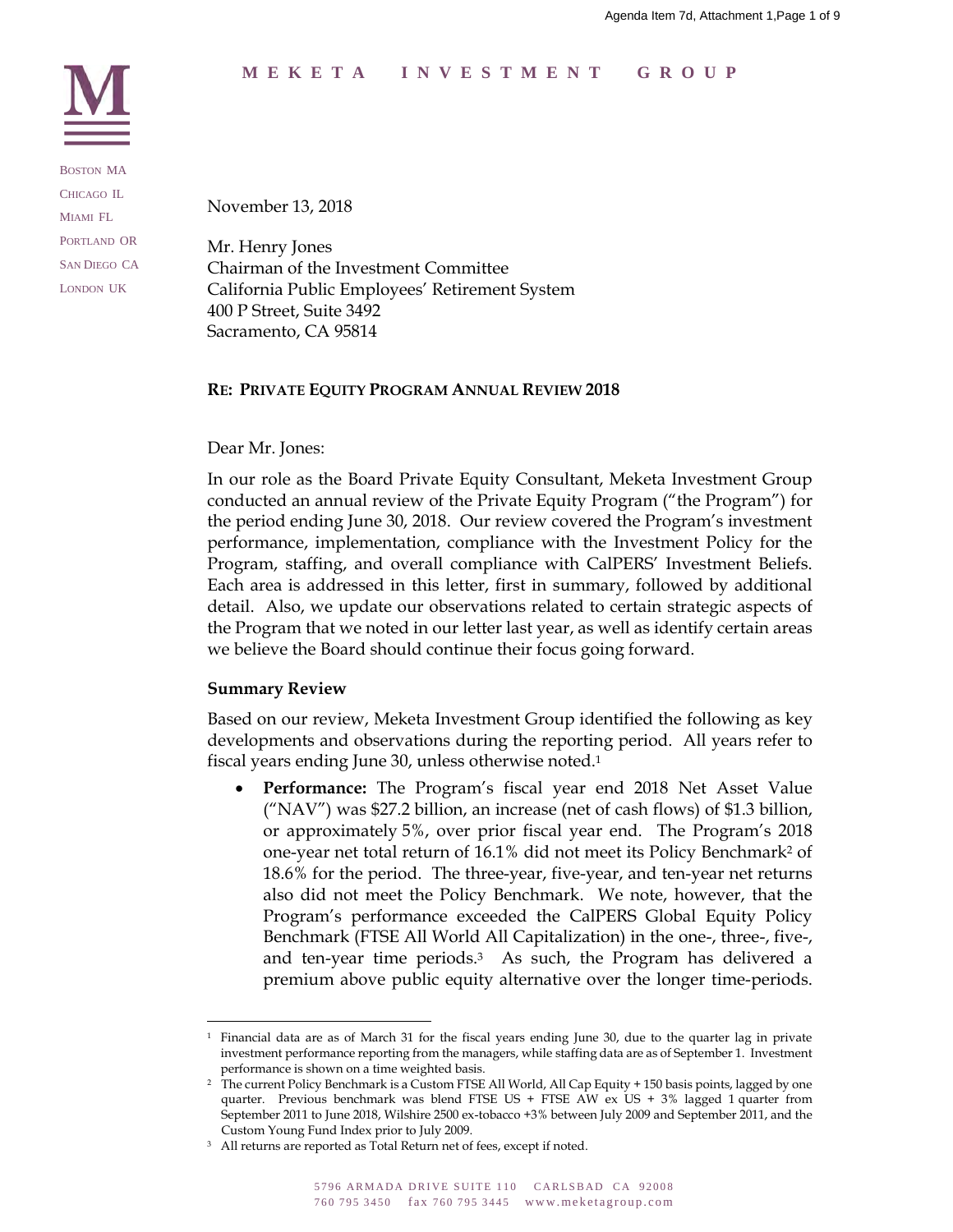Page 2 of 9 November 13, 2018

> Additionally, the Program returns have consistently exceeded the CalPERS Total Plan target return.

- **Implementation:** The Private Equity Staff made \$5.3 billion of commitments during the fiscal year, slightly below the \$6.0 billion target, but up from \$3.3 billion committed in the prior fiscal year. In addition, Staff has discussed the Private Equity Strategic Plan which incorporates four pillars (the "Pillars") – Emerging Manager (Pillar 1), Strategic Partner (Pillar 2), Innovation (Pillar 3), and Horizon (Pillar 4). The Pillars are each at different stages of development and Staff will be providing progress reports at future Board meetings.
- **Policy Compliance:** As of the end of the reporting period, the Program was in compliance with the key parameters of CalPERS Investment Policy for Private Equity Program (the "Policy"), including those related to strategy and manager concentration, as measured by NAV.
- **Staffing:** The Managing Investment Director for Private Equity departed in April 2017 and CalPERS has appointed an Interim Managing Investment Director. The search for a permanent Managing Investment Director for the Program is underway. On an overall basis, the Private Equity Unit staffing remained relatively steady (from 35 to 34 positions) in the past fiscal year but is down meaningfully from June 2016. In addition to the Managing Investment Director position, there are four current vacancies.
- **Investment Beliefs:** In our view, the Private Equity Program, as implemented by Staff, is aligned with CalPERS' Investment Beliefs, however the current investment commitment pace is unlikely to meet the long term target exposure to the private equity asset class.

Historically, the Program has delivered strong returns for CalPERS and is expected to remain an important asset class going forward. The Program faces certain challenges, both internal and external, that may impact the ability of the Program to meet its strategic role.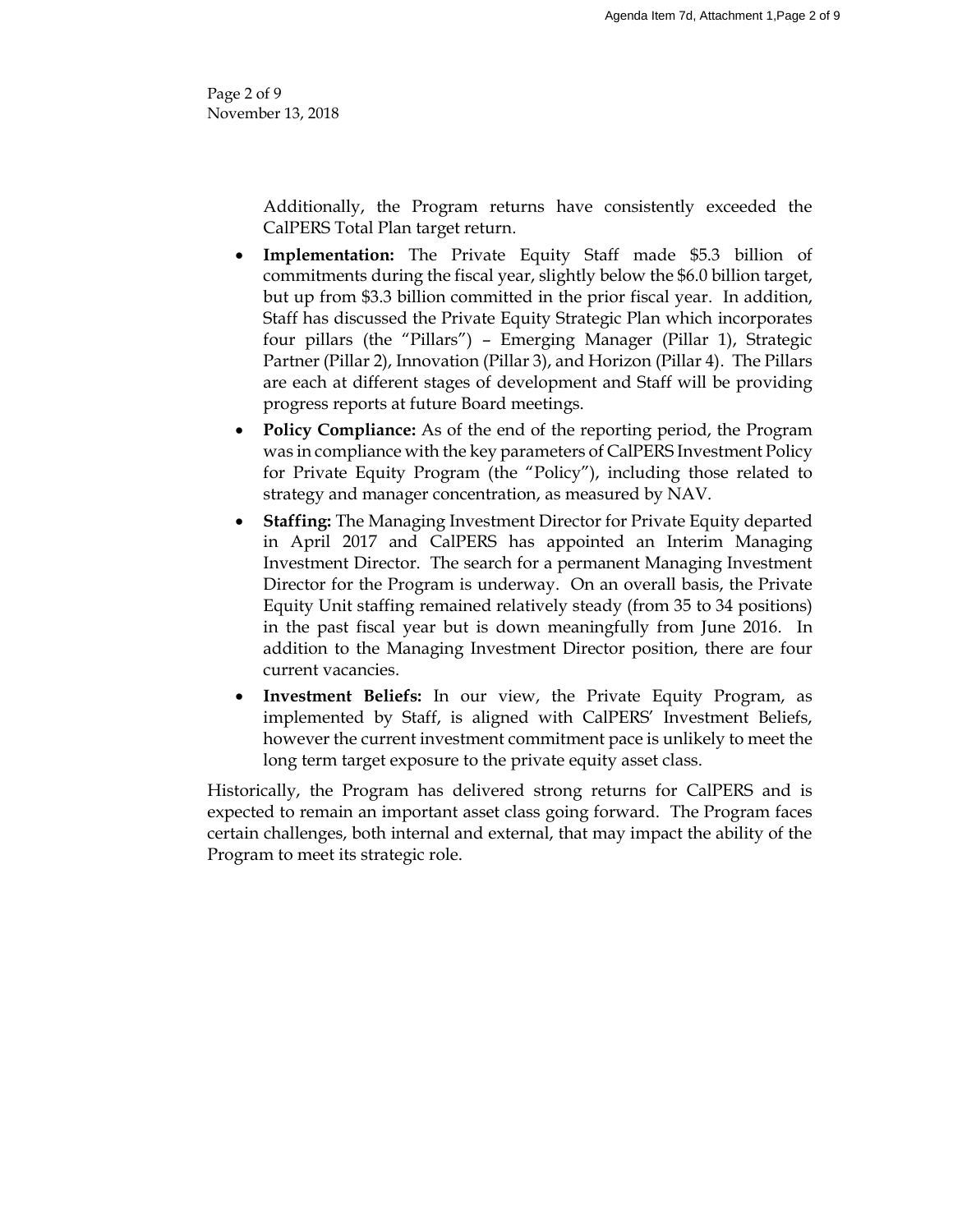Page 3 of 9 November 13, 2018

 $\overline{a}$ 

## **Investment Performance**<sup>1</sup>

The Program's NAV at 2018 fiscal year end was \$27.2 billion, an approximately 5% increase over the last reporting period's NAV of \$25.9 billion. This exposure represents 7.7% of the Total Fund, compared to the 8.0% Target. Additionally, unfunded commitments were \$14.2 billion bringing total exposure to \$41.4 billion at the end of the fiscal year.

During the fiscal year, the Program experienced a strong net cash inflow of \$2.8 billion (\$7.4 billion distributions and \$4.5 billion contributions) in addition to a \$4.1 billion value increase. This is the eighth year in a row that distributions have exceeded contributions.

|                                             | <b>NAV</b> | 1 Year | 3 Year | 5 Year | 10 Year       |
|---------------------------------------------|------------|--------|--------|--------|---------------|
|                                             | (\$mm)     | $($ %) | (0/0)  | (0/0)  | $(^{0}/_{0})$ |
| <b>Buyouts</b>                              | 17,390     | 19.8   | 12.8   | 13.5   | 9.8           |
| Credit                                      | 2,608      | 5.9    | 2.0    | 5.3    | 9.3           |
| Growth/Expansion                            | 4,511      | 16.9   | 12.4   | 13.8   | 6.0           |
| Opportunistic                               | 1,872      | 7.2    | 11.1   | 12.8   | 7.4           |
| Venture                                     | 783        | 5.0    | $-3.0$ | 4.3    | 3.3           |
| Other                                       | $-13$      |        |        |        |               |
| <b>CalPERS PE Program</b>                   | 27,151     | 16.1   | 10.4   | 11.9   | 9.0           |
| Policy Benchmark <sup>2</sup>               |            | 18.6   | 12.3   | 14.2   | 13.5          |
| Excess vs. Policy Benchmark (%)             |            | $-2.5$ | $-1.9$ | $-2.2$ | $-4.4$        |
| FTSE All World $+$ 150 bp (%)               |            | 16.9   | 10.3   | 11.4   | 7.7           |
| Excess vs. FTSE All World $+$ 150 bp $(\%)$ |            | $-0.8$ | 0.1    | 0.5    | 1.3           |

The Program's 2018 one-year net total return of 16.1% did not meet its Policy Benchmark<sup>3</sup> of 18.6% for the one-year period. In addition, the Program's three-year, five-year, and ten-year net returns did not meet the Policy Benchmark.

Effective July 1, 2018, the Policy Benchmark was changed to FTSE All World All Capitalization (the Global Equity benchmark) plus 150 basis points. On a *pro forma* basis, the Program's performance exceeded the CalPERS Global Equity Policy Benchmark plus 150 basis points in the three-, five-, and ten-year time periods, but did not for the one-year. As such, the Program has delivered a

<sup>1</sup> Financial data are as of March 31 for the fiscal years ending June 30, due to the quarter lag in private investment performance reporting from the managers.

<sup>2</sup> The current Policy Benchmark is a blended benchmark comprised of two-thirds weighting to the FTSE US TMI return and one-third to the FTSE AW ex-US Index return + 300 basis points, lagged by one quarter.

<sup>3</sup> The current Policy Benchmark is a Custom FTSE All World, All Cap Equity + 150 basis points, lagged by one quarter. Previous benchmark was blend FTSE US + FTSE  $\overrightarrow{AW}$  ex US + 3% lagged 1 quarter from September 2011 to June 2018, Wilshire 2500 ex-tobacco +3% between July 2009 and September 2011, and the Custom Young Fund Index prior to July 2009.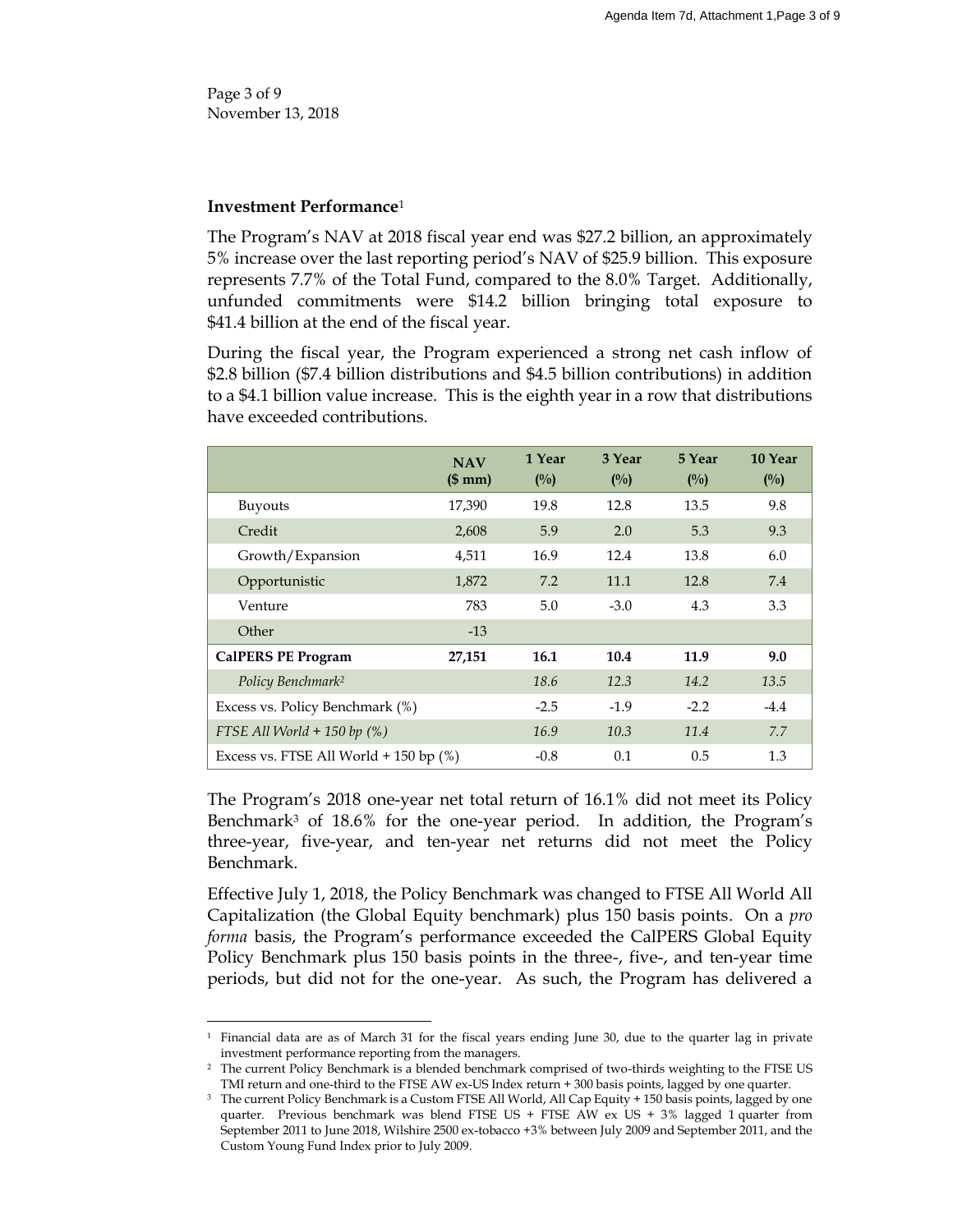Page 4 of 9 November 13, 2018

premium above public equity alternative over the longer time-periods. Additionally, we note that the Program's performance has been strong and has consistently outperformed the CalPERS Total Plan target.

Within the Program, the Buyout and Growth/Expansion strategies, which also have the largest allocation, have contributed to outperformance, while Venture and certain segments of Credit have underperformed historically.

## **Implementation**

Staff committed \$5.3 billion to 18 funds and one Separate Managed Account during the 2017-2018 fiscal year, slightly below the \$6 billion commitment budget. The primary driver for the difference in commitments to budget was a planned allocation to an Emerging Manager advisor, which is expected to occur in the current fiscal year. Staff did not report any situations in which it was not able to obtain the commitment allocation it sought from the manager.

Overall, staff received 89 proposals during the fiscal year of which seven were referred to other parts of CalPERS as well as the Emerging Manager advisor. Of the 19 commitments made, 16 were to managers in the Core 30 list, while two were Transition managers, and one was a New manager (but with prior exposure through the Emerging Manger Program). By comparison, CalPERS received 110 proposals during the 2016-2017 fiscal year and committed approximately \$3.3 billion to nine funds (all of which were to managers in the Core 30 list).

We note that Staff completed only one Separate Managed Account in the most recent fiscal year, and has not pursued co-investments, both logical investment strategies for a plan like CalPERS. We understand the execution of these strategies remain under consideration and will likely be revisited once a permanent Managing Investment Director is named.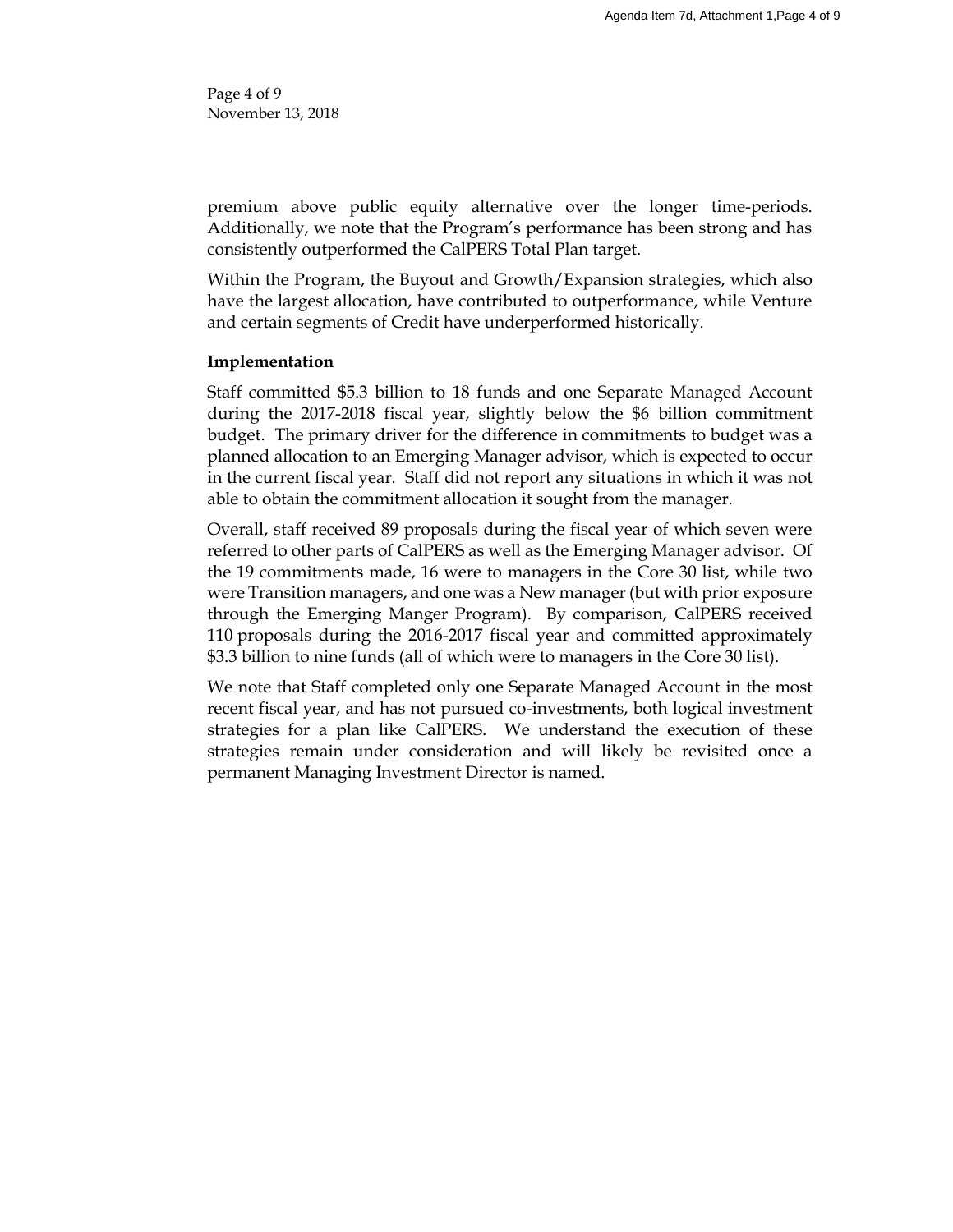Page 5 of 9 November 13, 2018



One of the key challenges faced by the Program is to pace its investments in a steady manner and at scale in order to maintain the desired allocation to the private equity class. As shown above, CalPERS annual commitment pace has varied dramatically since 2005. As discussed in prior meetings, Staff believes that they will need to commit \$10 billion or more per year in order to maintain an 8% allocation to private equity. As such, Staff has undertaken a number of initiatives to expand the investment set, grow the Program, and generate attractive returns.

- **Strategic Plan:** Staff has proposed a Strategic Plan based on the four Pillars. As discussed, the Pillars are in different stages of development but the concept is to provide a way for CalPERS to invest in attractive opportunities at scale.
- **Expansion beyond Core 30:** Staff has sought to expand the list of managers with a continued focus on high quality general partners. The expansion of the manager set provides opportunity, not only to increase scale, but also pursue strategies beyond the mega and large buyouts in order to add portfolio diversification.
- **Emerging Manager Program:** Staff is increasing the allocation to the Emerging Manager Program (Pillar 1) so that it may focus on larger, potentially more scalable managers. As a result, the gap between an Emerging Manager and CalPERS core managers is expected be somewhat smaller.
- **Consolidation of Growth Segments:** Staff is in the process of consolidating portfolio characteristics of the Private Equity Program with Global Equity. The concept is to have a single asset segment focused on growth. The Growth segment has a 58% target allocation, made up of 8% Private Equity and 50% Global Equity.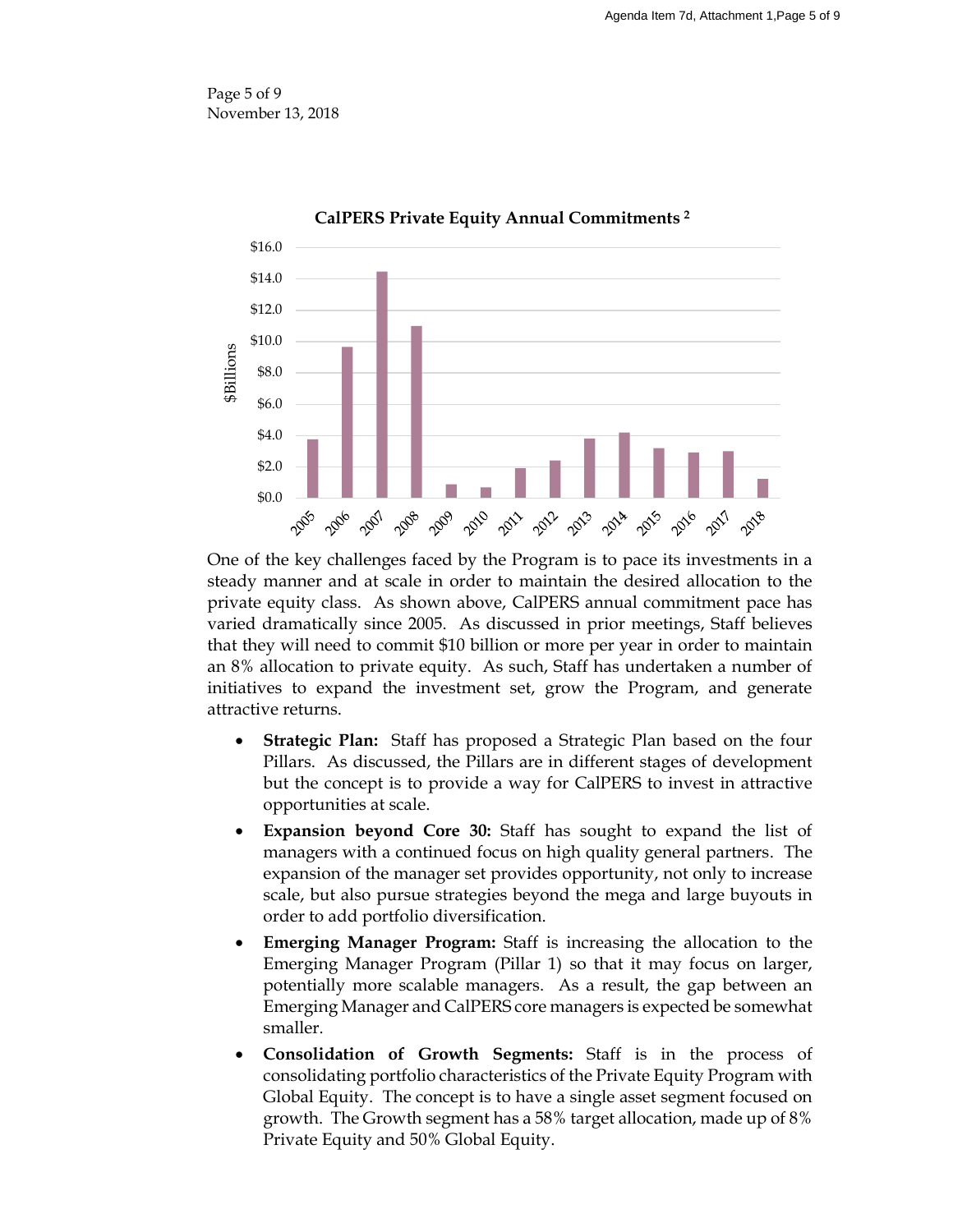Page 6 of 9 November 13, 2018

As noted above, Staff is working to expand the types of investment structures and strategies it uses to deploy capital. While many initiatives listed below are being considered, others may be less obvious for their potential.

- Increasing the commitment pace to attractive private equity managers both in core large buyouts, as well as other diversifying strategies;
- Create separate accounts with key managers to increase investment flow and capitalize on CalPERS relationship and investment scale;
- Development and execution of effective co-investment and secondary investment programs;
- Consider development of investment co-sponsorship capabilities in-house, potentially with a focus on less risky, core assets;
- Undertake initiatives with Global Equity to explore investments in publicly traded opportunities that provide private equity-like exposure.

The Board, Staff, and Meketa are aware of the challenges facing the Program in making attractive investments in scale. Staff is making efforts to address these challenges including increasing the investment commitment pace from prior years and working to develop each of the four Pillars. Going forward, we recommend that the Board continue to seek regular updates on these initiatives.

# **Policy Compliance**

As of the end of the fiscal year, the Program was in compliance with the key Policy parameters, including those related to strategy and manager concentration, as measured by NAV.

| <b>Strategy</b>      | NAV <sup>1</sup><br>\$mm) | Percent of<br><b>Total NAV</b><br>$(^{0}/_{0})$ | <b>CalPERS</b><br>Target <sup>2</sup><br>$($ %) | Prior<br><b>Target</b><br>Range <sup>3</sup><br>(0/0) | <b>New</b><br><b>Target</b><br>Range <sup>4</sup><br>$($ %) |
|----------------------|---------------------------|-------------------------------------------------|-------------------------------------------------|-------------------------------------------------------|-------------------------------------------------------------|
| Buyout               | 17,390                    | 64.0                                            | 65                                              | 50-70                                                 | 55-75                                                       |
| Credit               | 2,608                     | 9.6                                             | 10                                              | $10 - 25$                                             | $0 - 15$                                                    |
| Growth/Expansion     | 4,511                     | 16.6                                            | 15                                              | $5 - 20$                                              | $5 - 20$                                                    |
| Opportunistic        | 1,872                     | 6.9                                             | 10                                              | $0 - 15$                                              | $0 - 15$                                                    |
| Venture              | 783                       | 2.9                                             | $\mathbf{1}$                                    | $0 - 7$                                               | $0 - 7$                                                     |
| Other <sup>5</sup>   | $-13$                     | NA                                              | NA                                              | NA                                                    | <b>NA</b>                                                   |
| <b>Total Program</b> | 27,151                    | 7.76                                            | 87                                              | $+/- 4\%$                                             | $+/- 4\%$                                                   |

<sup>1</sup> Source: State Street.

 $\overline{a}$ 

<sup>3</sup> As of 11/14/2011.

<sup>4</sup> As of 8/13/2018.

5 Includes currency and stock holdings.

<sup>6</sup> PE program NAV as a percent of total CalPERS portfolio as of 6/30/2018.

<sup>7</sup> CalPERS Interim Target is 8% and Policy Target is 12%.

<sup>2</sup> As of 8/13/2018.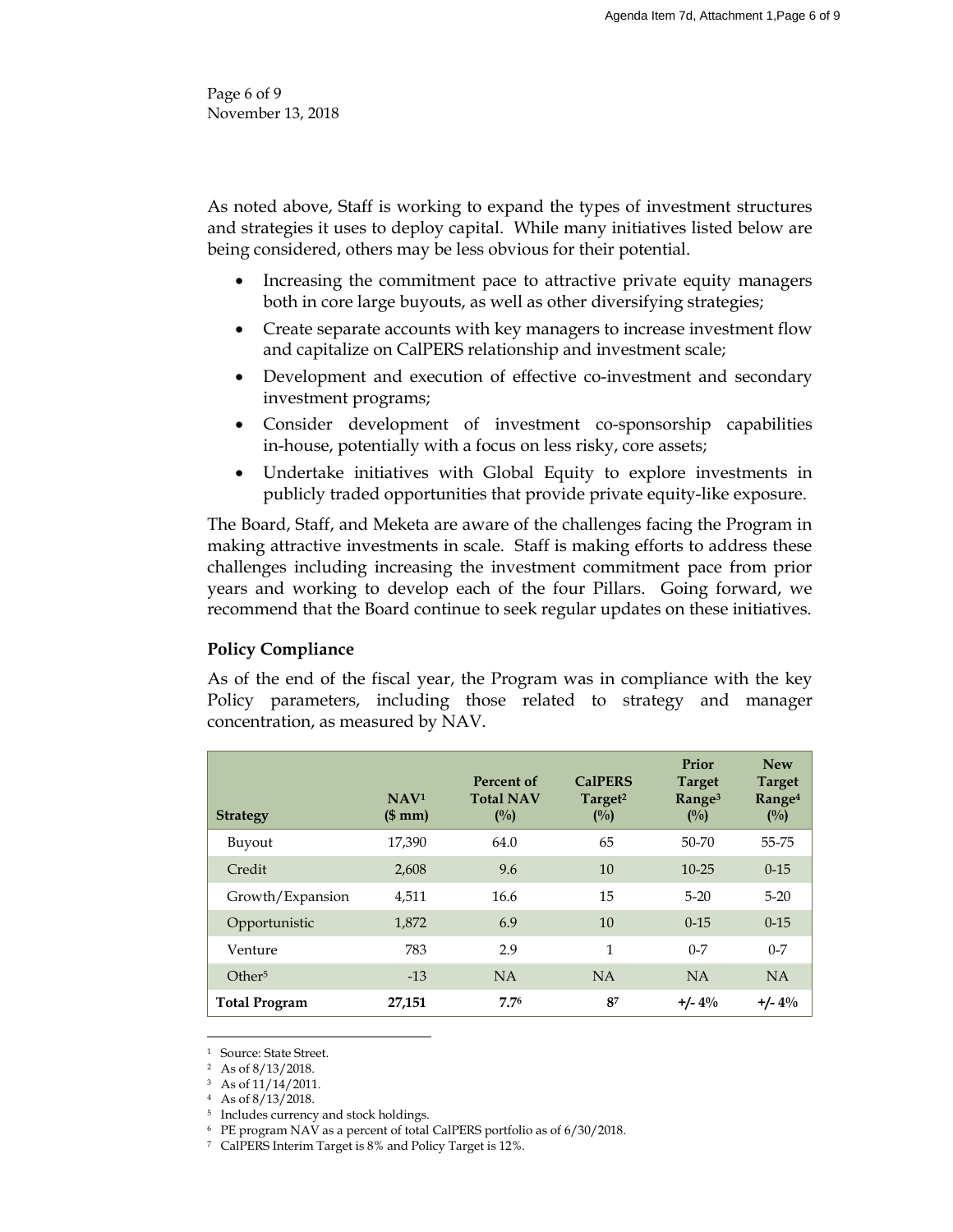Page 7 of 9 November 13, 2018

Meketa Investment Group reviewed all commitments during the 2017-2018 fiscal year and each commitment complied with CalPERS investment policy and limitations.

Each of the Total Fund and Private Equity Policies were modified in June and August, 2018, respectively. Among other items, the target ranges for Buyouts and Credit were modified to more closely reflect the opportunity set available for the Program. As per the letters we provided the Board, we concurred with the changes proposed by Staff.

# **Staffing and Resources**

As of September 1, 2018 the Private Equity Program had a total of 34 positions, compared to 35 at September 1, 2017, and 5 vacancies. As we noted last year, overall Program staff has shrunk from 50 positions at June 30, 2016. The key open position currently is a permanent Managing Investment Director to replace Real Desrochers who left in April 2017.

In the past fiscal year, Staff merged the professionals in Investment Underwriting and Investment Management Group. The concept behind the merger is to help streamline investment underwriting and information sharing among the professionals and provide a more consistent connection between the GP and CalPERS. Staff now has six investment teams to review, underwrite, and monitor investments. We noted the separation of the Underwriting and Investment Manager groups in our prior letter and support this action by Staff. The Risk Research Analytics & Performance ("RRAP") continues to provide investment and portfolio risk reporting for the Program.

We believe the staffing levels are sufficient to execute on the current investment strategy. However, we and Staff believe the Program's investment pace will need to increase in the near future in order to meet CalPERS' objectives. As a result, the Program will likely need staff with additional skills to identify, execute, and monitor an increasingly complex portfolio. We believe the identification of a permanent Managing Investment Director is a key priority hire for the Program.

With respect to Meketa providing resources related to the Program during Fiscal 2017-2018, we supported the Program in the following ways:

 **Private Equity Investment Review Committee ("IRC"):** Attended by phone 29 IRCs, including reviewing materials related to opportunity pipeline, prospect screening, active due diligences, performance analysis and reporting, manager reviews and amendment requests, policy and guidance matters, and providing comments as applicable.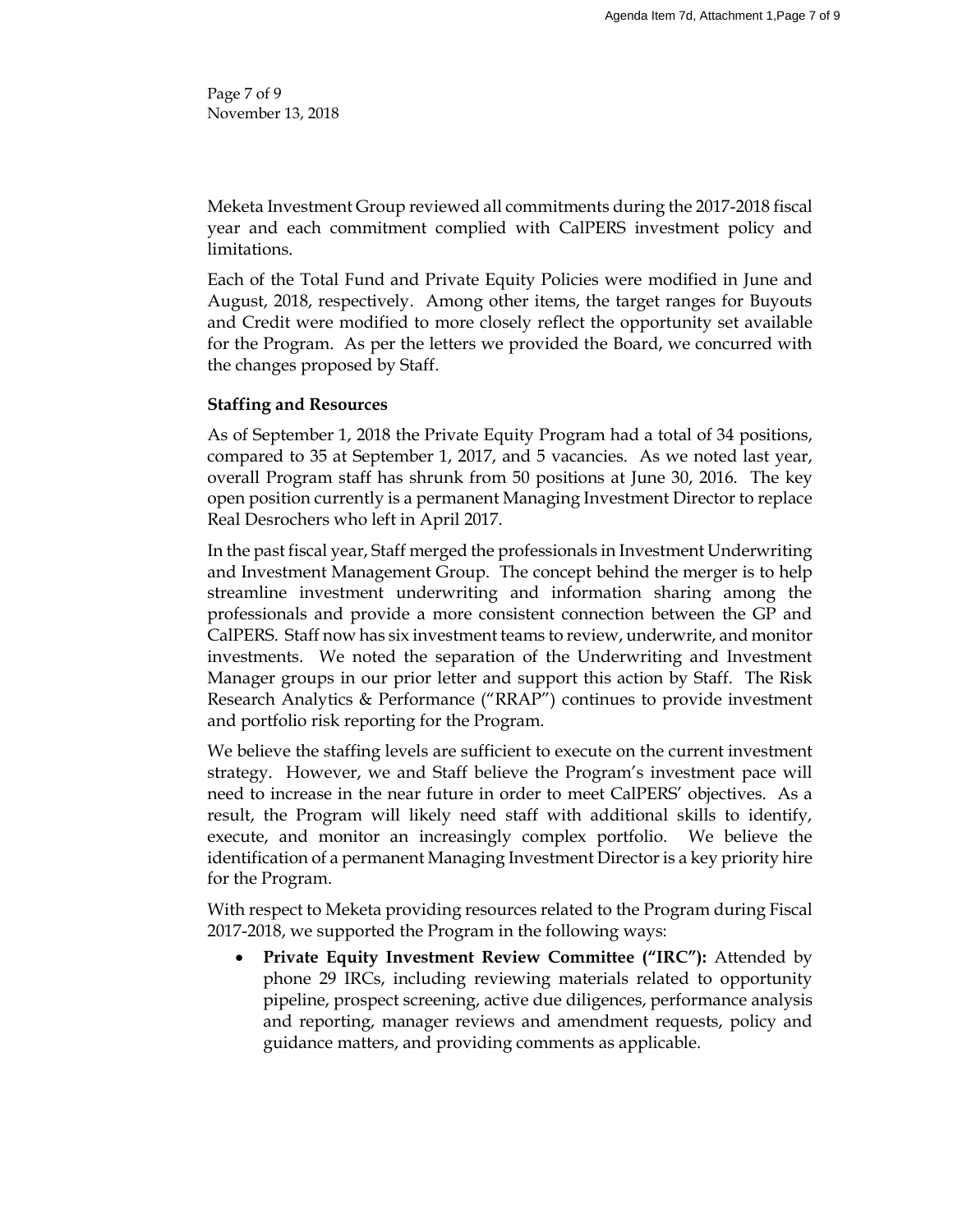Page 8 of 9 November 13, 2018

- **Bi-Weekly Call with Senior Leadership:** Received updates on Private Equity Portfolio and related strategies, discussions related to Private Equity Strategic Plan ("Four Pillars"), prospective new investments, existing investments and managers, staffing, policy and guidance, and Total Fund developments.
- **Policy Review and Comment:** Reviewed, provided informal comments, and formal opinions on several proposed policy revisions affecting the Private Equity Program as well as Benchmarking and Asset Allocation.
- **Periodic Reports:** Prepared Annual and Semi-Annual Reports for FY 2017, and H2 2017 and H1 2018, respectively.
- **Investment Review Letters:** Completed 19 investment review letters.

# **Investment Beliefs**

In our view, the Private Equity Program, as implemented by Staff, is aligned with CalPERS' Investment Beliefs and remains largely in line with our observations last year. We highlight several Beliefs that are particularly important to the private equity asset class.

- **Liabilities must influence the asset structure (Belief #1):** Private Equity managers tend to hold investments for multi-year periods in order to generate their returns.
- **A long time horizon is a responsibility and an advantage (#2):** Private Equity is a long-term asset class and matches well with CalPERS' long term liabilities and time horizon.
- **Strategic asset class allocation is the dominant determinant of portfolio risk and return (#6):** CalPERS Private Equity exposure is currently slightly below the Interim Target. However, at current investment pacing, the Program is likely to fall short of the investment target.
- **CalPERS will take risk only where we have a strong belief we will be rewarded (#7):** CalPERS' Private Equity Program has historically produced strong long-term returns.
- **Costs matter and need to be effectively managed (#8):** Private equity is an expensive asset class.
- **Risk to CalPERS is multi-faceted and not fully captured through measures such as volatility or tracking error (#9):** The private equity asset class has additional risks including illiquidity, transparency, leverage, and currency.
- **Strong processes and teamwork and deep resources are needed to achieve CalPERS' goals and objectives (#10):** CalPERS' private equity team, while large and experienced, has shrunk significantly in recent years. A permanent appointment for the Managing Investment Director remains outstanding. The Program will likely require additional staffing and skills to effectively manage the increasingly complex portfolio.